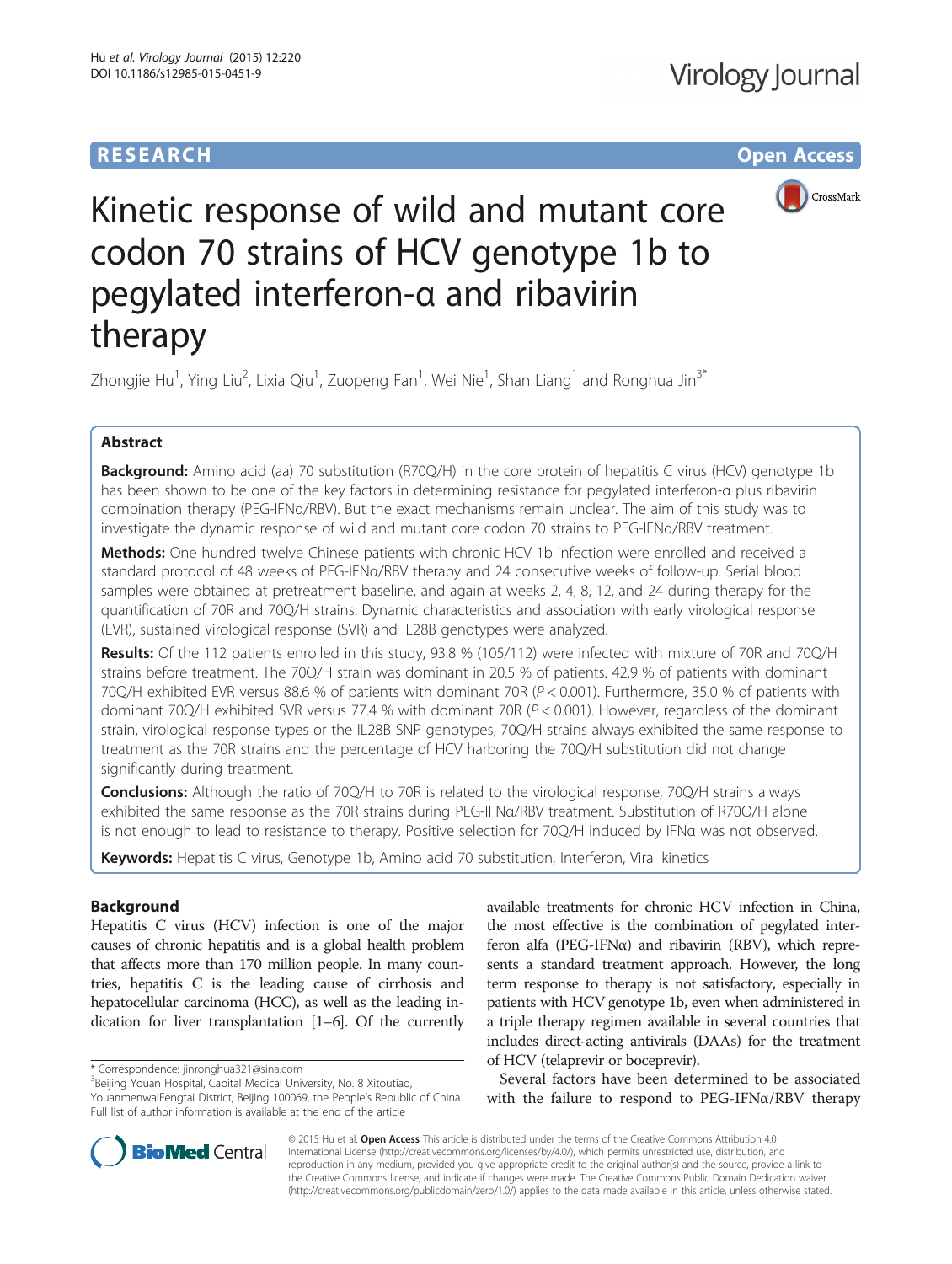and post-treatment relapse, including interleukin 28B single nucleotide polymorphisms (IL28B SNPs), gender, race, age, obesity [\[7](#page-9-0)–[11\]](#page-9-0), HCV genotypes, viral load, amino acid substitution in the CORE region, and a number of mutations within the NS5A region [\[12](#page-9-0)–[14\]](#page-9-0). Of these, substitution of arginine (Arg, R) by glutamine (Gln, Q) or histamine (His, H) at amino acid 70 (R70Q/H) in the core protein and the IL28B polymorphism have been shown to be key factors in determining resistance for both PEG-IFNα/RBV or telaprevir/PEG-IFNα/RVB treatment [[15](#page-9-0)–[19](#page-9-0)]. For patients with the IL28B rs8099917 genotype non-TT, only 12 % of those with 70Q/H exhibited SVR, while 50 % of those with 70R developed SVR [\[20\]](#page-9-0). However, the mechanisms that mediate this association remain unclear.

Although most of these studies were performed in Japanese patients, the geographical distribution of genotype 1b strains with core region R70Q/H and IL28B SNPs may be substantially different. The influence of these factors on the response to PEG-IFNα/RVB treatment might be different. In China, about 40 million people are HCV carriers, most of whom are infected with HCV genotype 1b.

Previously, we developed a novel detection system to quantify the virus strains as wild-type aa70 (70R) or mutant (70Q/H) [\[21](#page-9-0)]. The present study prospectively enrolled 112 Chinese adults with chronic hepatitis C of genotype 1b who received combination therapy with PEG-IFNα/RVB, and the dynamic changes in 70R and 70Q/H strains during treatment were determined. The aim of this study was to investigate: (1) the distribution of codon 70 in Chinese patients with HCV 1b infection, (2) whether 70Q/H strains are independently resistant to treatment, and (3) whether substitution of amino acid 70 resulted from selection pressure produced by PEG-IFN/ RBV treatment.

## Results

#### Baseline characteristics

Table [1](#page-2-0) summarizes the profiles and laboratory data of the patients at the commencement of antiviral treatment. The patient pool was comprised of 64 males and 48 females, aged 21–75 years (mean, 45.2 years). At baseline, the mean alanine aminotransferase (ALT) and aspartate aminotransferase (AST) levels were 57.3 IU/L (range, 13.9–165.5 IU/L) and 39.8 IU/L (range, 22.6–109.0 IU/L), respectively. The mean leukocyte counts, platelet counts, and hemoglobin levels were  $4.6 \times 10^9$ /L (range,  $2.9 - 9.1 \times 10^9$ /L),  $151.3 \times 10^9$ / L (range,  $41-329 \times 10^9$ /L), and 134.5 g/L (range, 77–168 g/ L), respectively. The mean viremia level was 6.3 log10IU/ mL (range, 5.0–7.9 log10IU/mL). There were no significantly difference between the patients with 70R dominance and 70Q/H dominance. However, the rs12979860 CC genotype was associated with wild type aa70 (83.7 % vs. 60 %;  $P = 0.038$ ), which was in agreement with a previous report [\[17\]](#page-9-0).

#### Virological responses and adherence

A total of 112 Chinese patients were enrolled in this study. Eight patients discontinued therapy due to adverse effects. Three of the patients (cessation at 4, 5 and 7 weeks) failed to complete follow-up after cessation of therapy. Three patients (cessation at 15, 18 and 24 weeks) achieved complete EVR, but failed to complete followup. The other two patients achieved complete EVR, but experienced relapse after cessation of therapy at 14 and 19 weeks respectively. The remaining 104 patients completed all 48 weeks of combination therapy and 24 consecutive weeks of follow-up. All 104 patients received treatment for the expected time and adherence to both drugs was >80 % overall. Among the 109 patients who completed at least 12 weeks of therapy, 79.8 % (87/109) patients exhibited EVR, 21.2 % (22/104) patients failed to respond to the treatment (NVR), 69.2 % (72/104) of the patients achieved SVR.

#### IL28B SNP genotypes

The genotypes of two IL28B SNPs (rs12979860 and rs8099917) were measured for each patient. The result shows that these SNPs were in complete linkage disequilibrium and could be nearly interchangeable. Only one patient showed an intermediate haplotype consisting of the unfavourable genotype for rs12979860 (CT) but a favourable genotype for rs8099917 (TT) and the patient failed to follow-up at 15 weeks. Therefore, we selected the rs12979860 as the tag SNP in the studies. Among the 104 patients who completed the 48 weeks of combination therapy and 24 weeks of follow-up, the favourable genotype (CC) was identified in 85 patients (81.7 %), and 66 of them (77.7 %) achieved SVR. The remaining 19 patients were CT heterozygous, only 6(31.6 %) of them achieved SVR. No patient carried the TT genotype in this study set. Conversely, patients with the unfavourable genotype (CT) were significantly more likely to show an NVR (47.4 % vs 15.3 %,  $P = 0.004$ ) (Table [2\)](#page-3-0).

#### Prevalence of substitutions of amino acid 70 at baseline in treatment-naive Chinese patients with HCV 1b

The viral loads of HCV with 70R and the 70Q/H substitution were quantified at baseline in all 112 cases. As shown in Fig. [1,](#page-3-0) 93.8 % (105/112) of the patients were infected with a mixture of 70R and 70Q/H strains before treatment, with the 70Q/H strain dominant in 20.5 % (23/112) patients (Fig. [1\)](#page-3-0).

### Amino acid 70 substitutions at baseline were associated with the virological response to PEG-IFNα/RBV treatment

Analysis of the relationship between the dominant strains (70R or 70Q/H  $>50$  %) and EVR showed that 42.9 % (9/21) of patients in whom 70Q/H was the dominant strain achieved EVR compared to 88.6 % (78/88)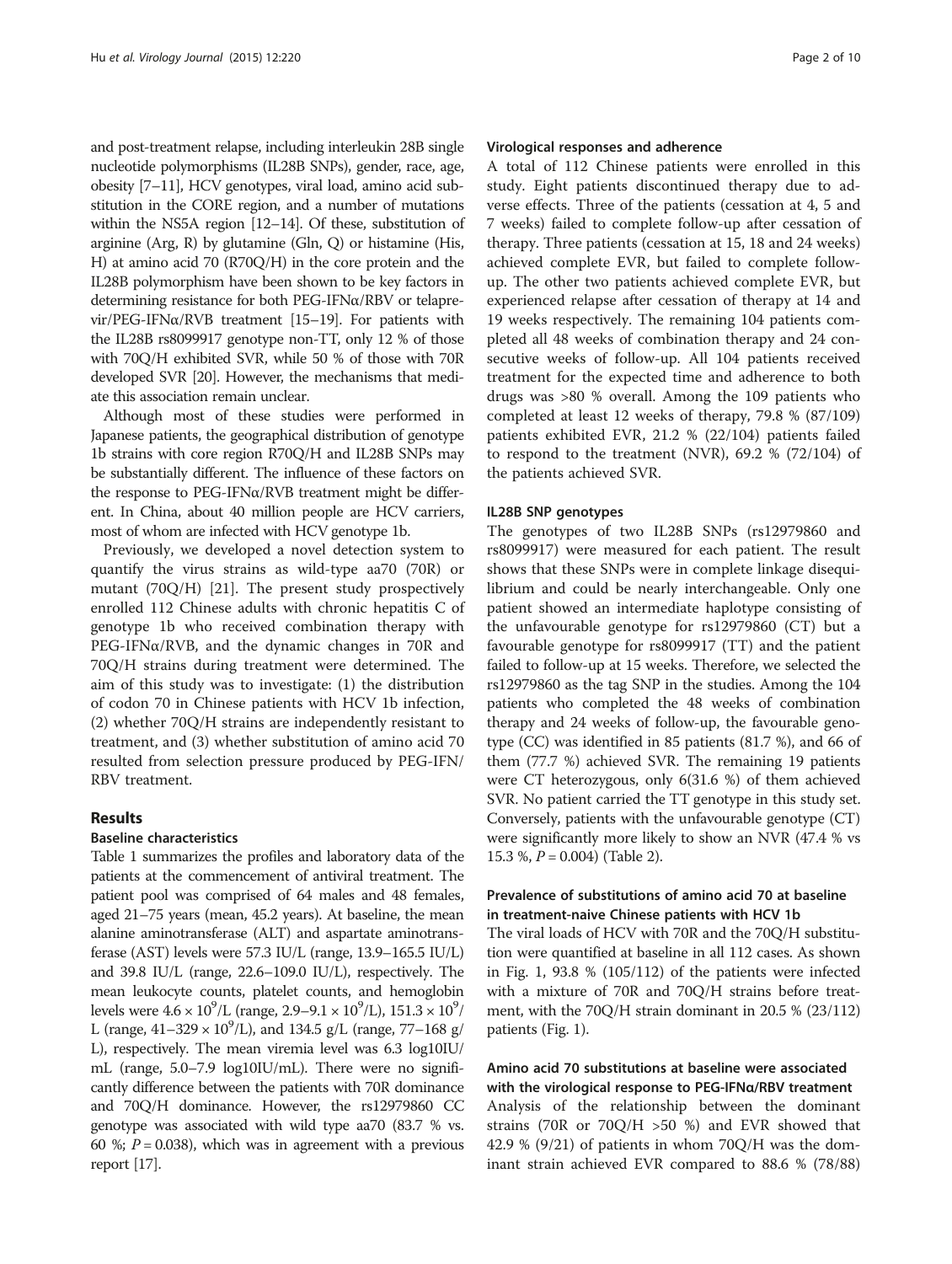<span id="page-2-0"></span>of patients with 70R dominance  $(P < 0.001)$ . Furthermore, 35.0 % (7/20) of patients with 70Q/H dominance exhibited SVR, while 77.4 % (65/84) with 70R dominance exhibited SVR  $(P < 0.001)$ . Similar results were found in patients with favourable genotype for rs12979860 (CC). But for patients with unfavourable genotype (CT), although the rates of EVR and SVR in 70R group were higher than that in 70Q/H group, the different was not significant due to the number of cases was too small (Table [2](#page-3-0)).

#### Dynamic changes in 70R and 70Q/H during treatment

Using the serial serum samples collected at weeks 2, 4, 8, 12, and 24 during PEG-IFN $\alpha$ /RBV treatment, the viral loads of HCV with 70R and the 70Q/H substitution were quantified to assess their dynamic response to treatment. The results are summarized in Figure [2](#page-5-0). Most notably, no matter the dominant strain or virological

Table 1 Profile of study patients and baseline clinical features

response type, the 70Q/H strain always exhibited the same response to treatment as the 70R strain. In patients that exhibited a good response to treatment, the 70Q/H viral load decreased concurrent with that of the 70R strain (A1). If the patients failed to respond to treatment, the viral loads of both the 70R and 70Q/H strains showed little change (A2-3). Furthermore, the percentage of HCV harboring the 70Q/H substitution did not change significantly during treatment (B1-3), even in patients that experienced virological breakthrough (B4) or relapse (B5). Although for several patients, the percentage of 70Q/H increased to some extent during treatment, no changes from inferior strain into the dominant strain were found (A6, B6). And the percentage of 70R HCV was found to be increased with treatment in several patients (A7, B7). Furthermore, the effects of IL28B SNP genotypes on the dynamic changes of 70R and 70Q/H were not observed in the study.

| Age (years)                               | 44.8 (8.9)   | 46.9 (11.0)  | $0.344^{k}$          |
|-------------------------------------------|--------------|--------------|----------------------|
| History of blood transfusion <sup>c</sup> | 40 (44.9 %)  | 12 (52.2 %)  | $0.535^{8}$          |
| Laboratory data                           |              |              |                      |
| Serum alanine aminotransferase (IU/L)     | 57.5 (24.6)  | 56.5 (20)    | 0.867 <sup>k</sup>   |
| Serum aspartate aminotransferase (IU/L)   | 40.3 (16.9)  | 37.9 (16.0)  | 0.540 <sup>k</sup>   |
| Total serum bilirubin (umol/L)            | 17.0(9.1)    | 18.6(12.1)   | 0.476 <sup>k</sup>   |
| Serum albumin (g/L)                       | 39.6(5.7)    | 38.0(6.1)    | $0.241^{k}$          |
| y-Glutamyl transpeptidase (IU/L)          | 41.9 (18.0)  | 40.3 (21.4)  | 0.725 <sup>k</sup>   |
| Triglycerides (mmol/L)                    | 1.1(0.5)     | 1.0(0.49)    | 0.427 <sup>k</sup>   |
| Total cholesterol (mmol/L)                | 4.4(0.57)    | 4.4(0.71)    | $0.934^{b}$          |
| Prothrombin time (INR)                    | 1.01(0.18)   | 1.04(0.24)   | 0.495 <sup>k</sup>   |
| Prothrombin activity (%) <sup>d</sup>     | 91.4 (15.9)  | 86.3 (16.7)  | $0.178^{b}$          |
| Leukocyte count (10 <sup>9</sup> /L)      | 4.75 (1.48)  | 4.17(1.0)    | 0.082 <sup>k</sup>   |
| Platelet count (10 <sup>9</sup> /L)       | 154.2 (66.2) | 140.2 (72.4) | $0.379^{k}$          |
| Hemoglobin (g/L)                          | 135.7 (17.1) | 129.8 (22.8) | $0.172^{k}$          |
| HCV RNA level (log10 IU/mL)               | 6.31(0.66)   | 6.28(0.86)   | 0.873 <sup>k</sup>   |
| IL28B genotype                            |              |              |                      |
| rs12979860                                | 77CC/12CT    | 15CC/8CT     | $0.038$ <sup>e</sup> |
| rs8099917                                 | 78TT/11TG    | 15TT/8TG     | $0.025$ <sup>e</sup> |

Characteristic **Characteristic** Characteristic **70R** 70Q/H P P 70Q/H P P 2002/H P P 2002/H P 2002/H P 2012

Gender (M/F) 6.589<sup>a</sup> (Gender (M/F) 52/37 52/37 52/37 52/37 52/37 52/37 539<sup>a</sup> (Gender (M/F) 52/37 539<sup>a</sup> (Gender (M/F) 52/37 539<sup>a</sup> (Gender (M/F) 539<sup>a</sup>

Number 89 23

Pearson Chi-Square Test

Demographic data

<sup>b</sup>Independent-Samples T Test

Data are the mean (standard deviation) values, except those denoted by <sup>c</sup>, which represent the number (percentage) of patients deviation (DTA) represent the number (percentage) of patients

<sup>d</sup>Prothrombin activity (PTA) was calculated by the patient prothrombin time (PPT) and control prothrombin time (CPT) according to the following formula: PTA =  $[CPT-(CPT \times 0.6)]/[PPT-(CPT \times 0.6)] \times 100$  %

eContinuity Correction Chi-Square Test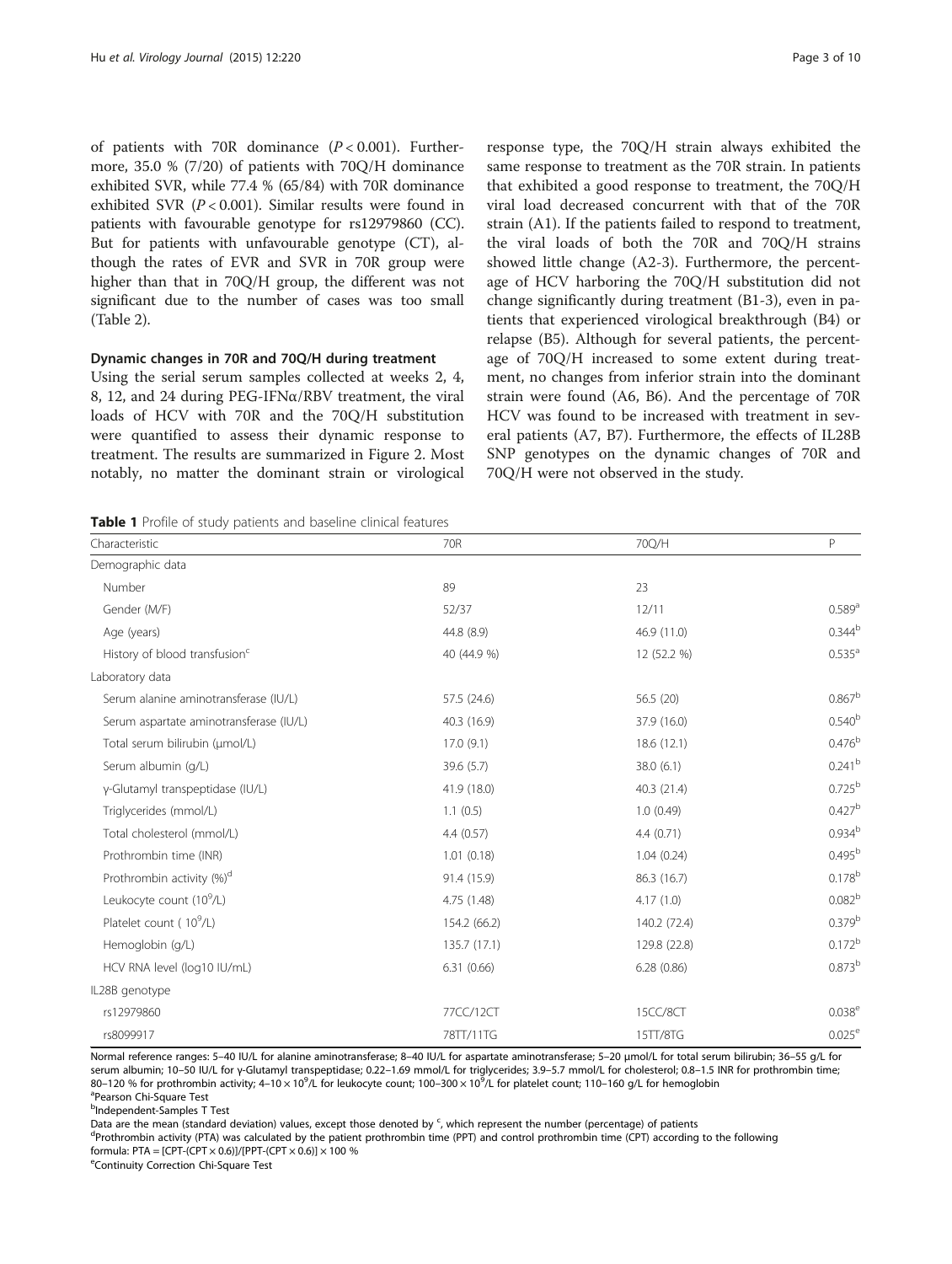<span id="page-3-0"></span>Table 2 Virological response by IL28B genotypes and HCV core protein aa70 substitutions

| rs12979860 | Core 70   | <b>EVR</b>      | D                      | <b>SVR</b>      | D                    | <b>NVR</b>      | P                    |
|------------|-----------|-----------------|------------------------|-----------------|----------------------|-----------------|----------------------|
| CC         |           | 76/89 (85.4 %)  | 0.005 <sup>a</sup>     | 66/85 (77.7 %)  | < 0.001 <sup>b</sup> | 13/85 (15.3 %)  | 0.004 <sup>a</sup>   |
| CT         |           | 11/20 (55.0 %)  |                        | $6/19$ (31.6 %) |                      | 9/19(47.4%      |                      |
|            | Wild type | 78/88 (88.6 %)  | $< 0.001$ <sup>a</sup> | 65/84 (77.4 %)  | < 0.001 <sup>b</sup> | 10/84 (11.9 %)  | < 0.001 <sup>a</sup> |
|            | Mutant    | $9/21$ (42.9 %) |                        | 7/20 (35.0 %)   |                      | 12/20 (60.0 %)  |                      |
| CC         | Wild type | 69/76 (90.8 %)  | 0.003 <sup>a</sup>     | 61/73 (83. 6 %) | 0.004 <sup>a</sup>   | 7/73 (9.6 %)    | 0.002 <sup>a</sup>   |
|            | Mutant    | 7/13 (53.9 %)   |                        | 5/12 (41.7 %)   |                      | $6/12$ (50.0 %) |                      |
| <b>CT</b>  | Wild type | 9/12 (75.0 %)   | $0.065^{\text{a}}$     | $4/11$ (36.4 %) | 1.000 <sup>a</sup>   | 3/11 (27.3 %)   | 0.07 <sup>a</sup>    |
|            | Mutant    | $2/8$ (25.0 %)  |                        | $2/8$ (25.0 %)  |                      | $6/8$ (75.0 %)  |                      |

EVR early virological response; SVR sustained virological response; NVR non-virological response <sup>a</sup>

<sup>a</sup>Fisher's Exact Test

Pearson Chi-Square Test

Figure [3](#page-5-0) shows the dynamic changes in the percentage of HCV harboring the 70Q/H substitution in all 112 patients during PEG-IFNα/RBV therapy. No changes from inferior strain into the dominant strain were found. Furthermore, the samples shown in Figure [2](#page-5-0) were subjected to TA cloning and sequencing when HCV RNAs were detectable. A total of 480 clones (20 for each time point) were picked, sequenced, and analyzed. The results showed that the percentages of 70R at each time point were comparable to the ratios of 70R to 70Q/H determined by cloning sequencing. No positive selection effect was observed for either 70Q/H or 70R (Table [3](#page-6-0)).

#### Discussion

HCV infection is a worldwide healthcare problem, but its prevalence differs among geographic regions [[22\]](#page-9-0). In China, although hepatitis B virus (HBV) infection is the main cause of viral hepatitis, HCV infection is also a serious problem [\[23](#page-9-0), [24](#page-9-0)]. According to a sero-epidemiological study on hepatitis C in China carried out in 2006, the overall prevalence of anti-HCV was 0.43 % (95 % CI: 0.33–

0.53 %) among the population aged 1 year to 59 years of age [\[25\]](#page-9-0). Thus, the prevalence of HCV infection in China is low. However, given China's population base of 1.34 billion, the number of HCV-infected patients is estimated to be nearly 40 million, and approximately 60 % of HCV patients are infected with genotype 1b. Because safer and more effective DAAs are still not available in China, PEG-IFNα/ RBV combination therapy is still the standard treatment for these patients.

Several factors have been associated with the failure to respond to PEG-IFNα/RBV therapy and the incidence of post-treatment relapse. Of these, substitution of amino acid 70 in the core protein is one of the most important factors [\[15](#page-9-0)–[19](#page-9-0)]. Several studies [\[26](#page-9-0)–[28\]](#page-9-0) have shown that the substitution of R70Q/H is more common in nonvirological responders (NVRs), and that decreases in the levels of HCV RNA during treatment were significantly less in patients with 70Q/H than in patients with 70R. Amino acid substitution of R70Q/H in patients with HCV 1b had a significant effect on combination therapy in NVRs. However, most of these data were derived from

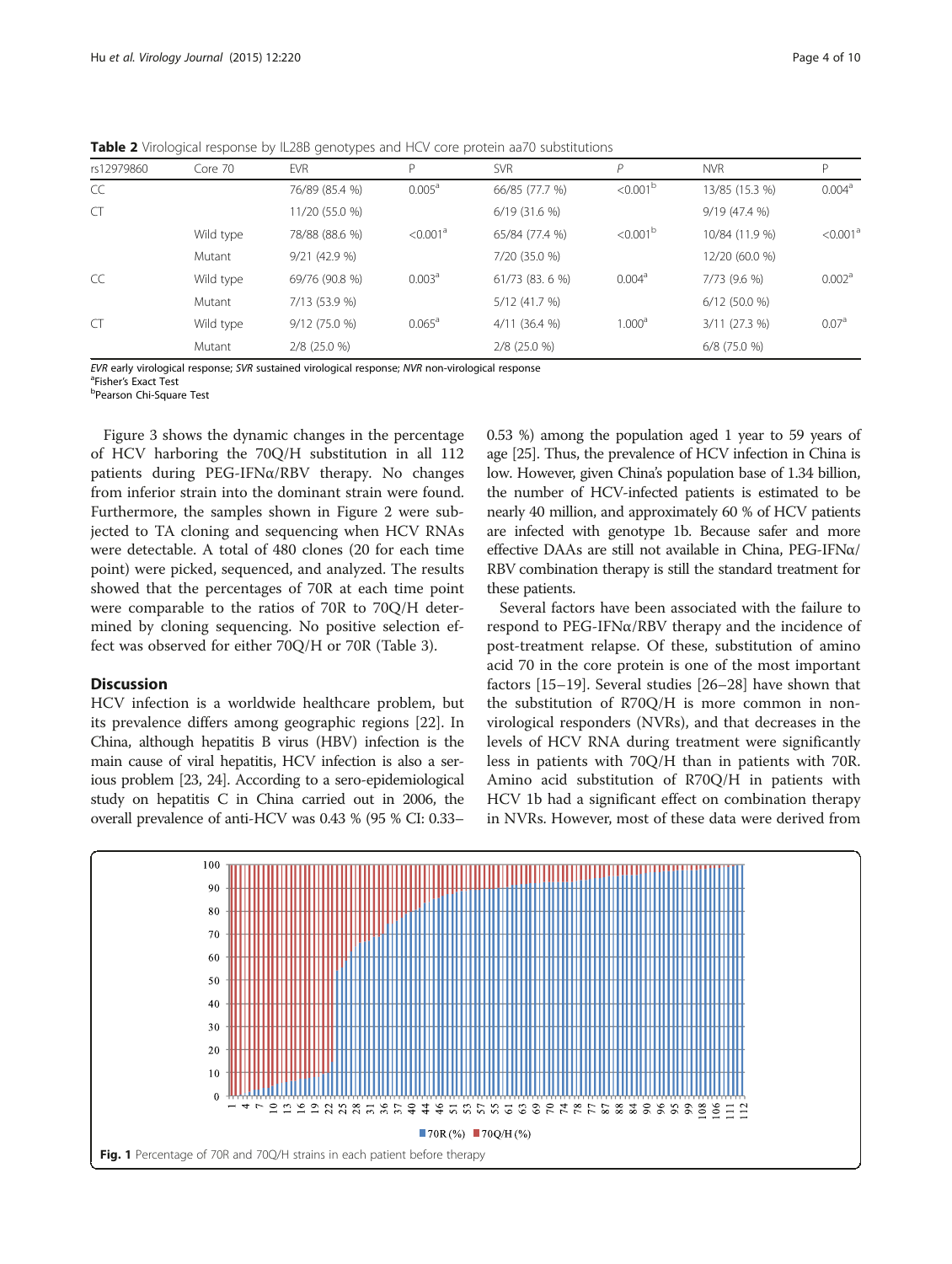$\begin{array}{c} 100\% \\ 90\% \\ 80\% \\ 70\% \end{array}$  $\bf8$  $\bar{7}$  $\overline{6}$  $\begin{array}{c} 5 \\ 4 \\ 3 \end{array}$  $60\%$ <br> $50\%$ <br> $40\%$  ${\rm A}1$  $\frac{30\%}{20\%}$ <br>  $\frac{20\%}{10\%}$  $\overline{\mathbf{2}}$  $\mathbf{1}$  $\mathfrak o$  $\frac{1}{12W}$  $0\mathsf{W}$  $2W$  $4\mathsf{W}$  $8W$  $24W$  $\overline{ow}$  $2W$  $4W$  $\frac{1}{8W}$  $12W$ 100%  $\,$  6 90%  $\overline{5}$  $\begin{array}{l} 100\% \\ 80\% \\ 60\% \\ 60\% \\ 40\% \\ 20\% \\ 20\% \\ 10\% \end{array}$  $\overline{4}$  $A2$  $\overline{3}$  $\overline{\mathbf{c}}$  $\overline{1}$  $\mathbf 0$  $0\%$ 



 $B1$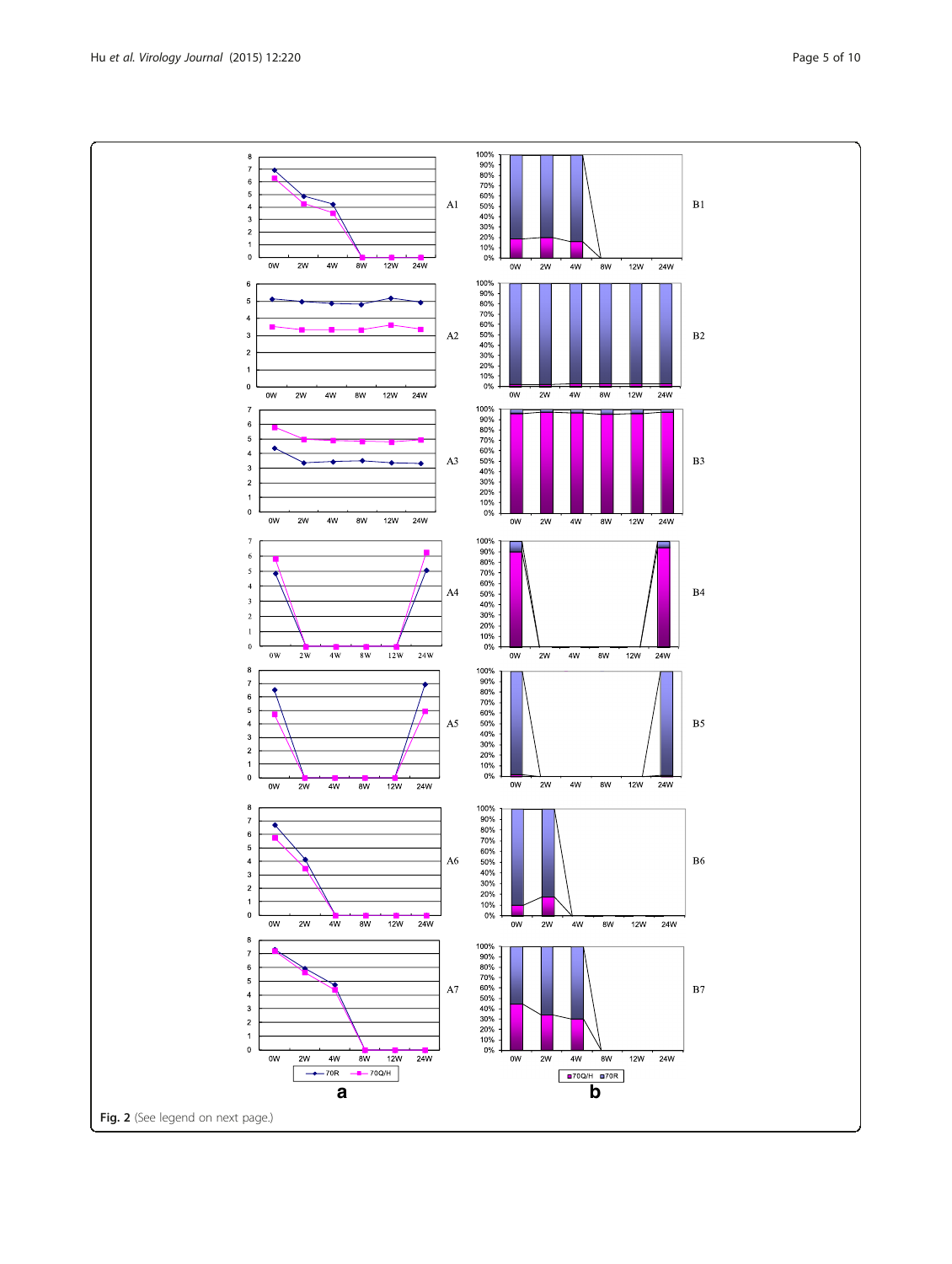#### <span id="page-5-0"></span>(See figure on previous page.)

Fig. 2 Dynamic changes in 70R and 70Q/H levels before and during PEG-IFNa/RBV treatment. a. Viral loads of 70R and 70Q/H strains (Log10 copies/ mL). b. Percentage of 70R and 70Q/H strains (%). A1/B1: Patient 42 with dominant 70R achieved EVR (rs12979860 CC genotype). A2/B2: Patient 99 with dominant 70R had no response to treatment (rs12979860 CT genotype). A3/B3: Patient 9 with dominant 70Q/H had no response to treatment (rs12979860 CC genotype). A4/B4: Patient 21 with dominant 70Q/H achieved EVR but experienced breakthrough during treatment (rs12979860 CC genotype). A5/B5: Patient 106 with dominant 70R achieved EVR but discontinued therapy due to adverse events at weeks 19 and relapsed quickly (rs12979860 CC genotype). A6/B6: Patient 60 with dominant 70R achieved EVR (rs12979860 CC genotype). A7/B7: Patient 25 with dominant 70R achieved EVR (rs12979860 CT genotype)

studies performed in Japan, and the exact mechanisms of this association remain unclear. For example, it remains to be determined whether substitution of R70Q/H is still useful in predicting virological responses in Chinese patients. Differences in the response of 70Q/H strains to treatment compared to that of 70R strains also remain to be characterized, as does whether these mutant strains are independently resistant to treatment. Finally, whether substitution of aa70 is due to selection pressure resulting from PEG-IFNα/RBV treatment remains to be determined.

Previously, we developed a TaqMan two step real time RT-PCR system using degenerate TaqMan-MGB probes with inosine to quantify the genotypes of HCV aa70. The degenerate probes could detect 1 % of 70R or 70Q/ H in the mixture with a detection limit of  $10^3$  copies/ mL. Cross-reactivity tests confirmed the specificity of this assay, and further cloning and sequencing analyses confirmed the reliability of the system. Using this quantitative system, the analysis of serial serum samples from 112 Chinese patients with chronic HCV 1b infection who received PEG-IFNα/RBV therapy brought us surprising

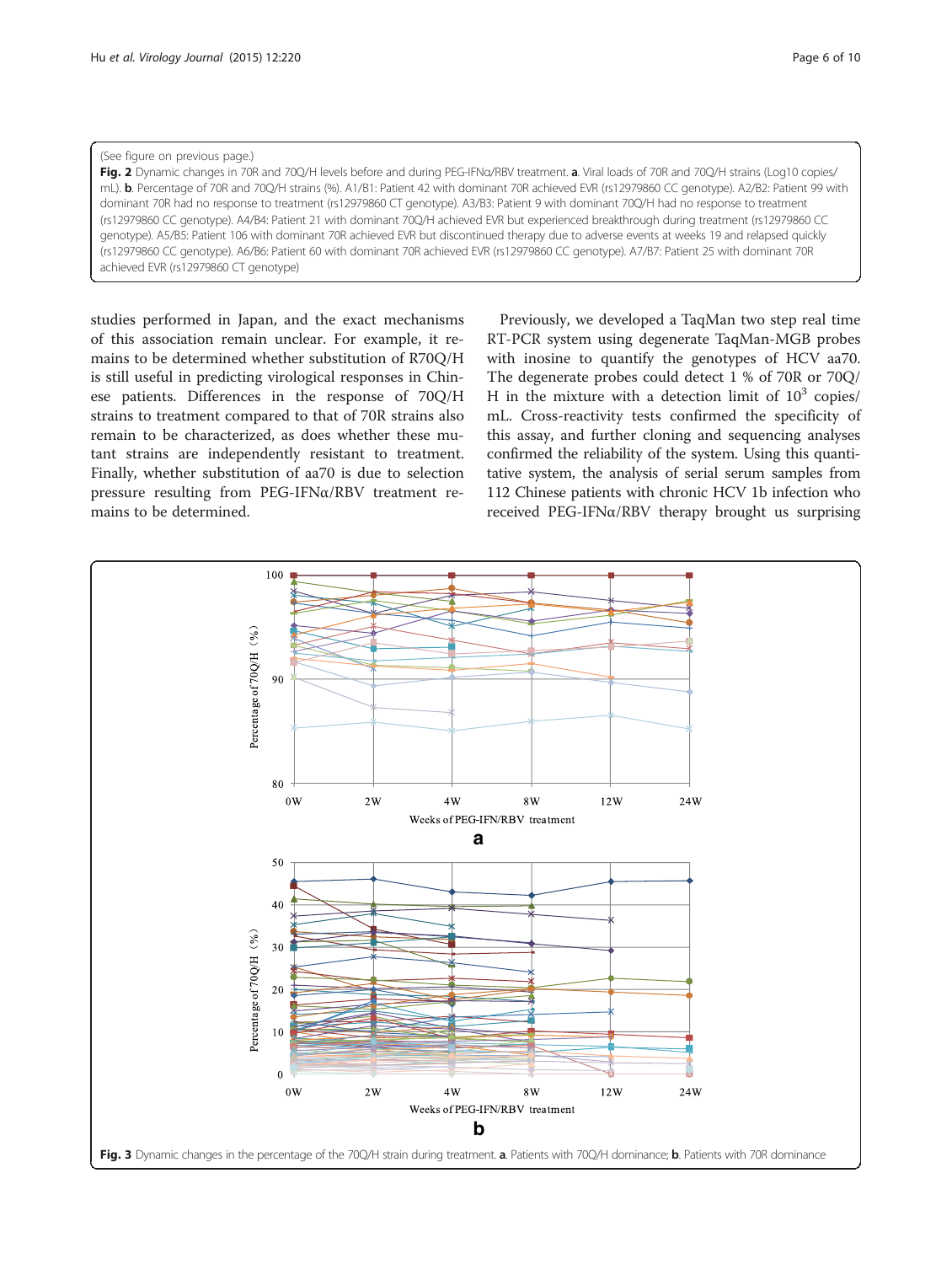<span id="page-6-0"></span>**Table 3** Ratio of 70R to 70Q/H during treatment determined by cloning and sequencing

| Patients | 0 W    |                                   | 2 W        |                           | 4 W    |                                  | 8 W   |                                  | 12 W  |                           | 24 W   |                             |
|----------|--------|-----------------------------------|------------|---------------------------|--------|----------------------------------|-------|----------------------------------|-------|---------------------------|--------|-----------------------------|
|          | 70R    | Codon 70                          | 70R        | Codon 70                  | 70R    | Codon 70                         | 70R   | Codon 70                         | 70R   | Codon 70                  | 70R    | Codon 70                    |
| A1/B1    | 81.3 % | 16CGG/4CAG                        | 79.9 %     | 15CGG/<br>4CAG/<br>1 N.D. | 83.4 % | 16CGG/<br>2CAG/<br>2 N.D.        |       |                                  |       |                           |        |                             |
| A2/B2    | 97.6 % | 14CGA/5CGG/<br>1CAG               | 97.8 %     | 13CGA/<br>4CGG/<br>3 N.D. |        | 97.2 % 14CGA/<br>5CGG/<br>1 N.D. |       | 96.8 % 14CGA/<br>4CGG/<br>2 N.D. |       | 97.3 % 15CGA/<br>5CGG     | 97.4 % | 15CGA/3CGG/<br>1 CAG/1 N.D. |
| A3/B3    | 3.7 %  | 18CAG/2 N.D.                      | 2.4 %      | 17CAG/<br>1CGT/2 N.D.     | 3.4%   | 20CAG                            | 4.7 % | 19CAG/<br>1CGT                   | 3.8 % | 18CAG/<br>1CGT/<br>1 N.D. | 2.4 %  | 19CAG/1 N.D.                |
| A4/B4    | 9.7%   | 2CGG/18CAA                        | $\sqrt{2}$ |                           |        |                                  |       |                                  |       |                           | 6.2 %  | 1CGG/18CAA/<br>1 N.D.       |
| A5/B5    |        | 98.5 % 4CGG/14CGA/<br>1CAG/1 N.D. |            |                           |        |                                  |       |                                  |       |                           | 99.0 % | 4CGG/13CGA/<br>3 N.D.       |
| A6/B6    | 89.9 % | 18CGG/2CAG                        |            | 82.5 % 17CGG/<br>3CAG     |        |                                  |       |                                  |       |                           |        |                             |
| A7/B7    | 55.5 % | 11CGG/8CAG/<br>1 N.D.             |            | 65.6 % 13CGG/<br>7CAG     |        | 69.4 % 13CGG/<br>6CAG/<br>1 N.D. |       |                                  |       |                           |        |                             |

N.D., no data available due to sequencing failure

and interesting results. Contrary to our original hypothesis, most patients were infected with mixtures of 70R and 70Q/H strains, and the 70R strain was dominant (79.5 % of patients) before treatment.

Among all the 104 patients who completed the 48 weeks of combination therapy and 24 consecutive weeks of follow-up, 69.2 % (72/104) of the patients achieved SVR, which is relatively higher than previously reported in Japan, Europe and the United States. The reason may be that the frequency of favourable genotype (CC) of IL28B SNPs (rs12979860) in Chinese patients is much higher than that in Japanese or Aframerican and more likely to achieve a SVR. In this study, 81.7 % of the patients were found to be the favourable genotype (CC) and 77.7 % of them achieved SVR.

Although 35.0 % of patients with dominant 70Q/H achieved SVR, while 77.4 % with dominant 70R exhibited SVR, the viral kinetics of 70R and 70Q/H always changed synchronously during treatment, no matter which strain was dominant or which genotype was the IL28B SNP. The 70Q/H strain was not independently resistant to PEG-IFN $\alpha$ /RBV treatment. If patients responded to treatment, the viral loads of 70Q/H decreased as well as those of 70R, while if the patients failed to respond, both the 70R and 70Q/H strains resisted treatment.

However, this finding does not mean that aa70 substitutions have no effects on the action of IFNα. Previous studies [[29](#page-9-0)–[32](#page-9-0)] reported that HCV core protein might be associated with resistance to IFN therapy involving the Jak-STAT signaling pathway. A study [[33\]](#page-9-0) also reported that aa substitutions in the core region might affect some proteins involved in resistance

to IFNα therapy, such as SOCS proteins, which is known to inhibit IFNα-induced activation of the Jak-STAT pathway and expression of the antiviral proteins 2′,5′-OAS and MxA. Further study [[34\]](#page-9-0) showed that HCV R70 core mutants were resistant to IFN in vitro, and the resistance may be induced by IL-6 induced upregulation of SOCS3. These mechanisms can explain clinical IFNα resistance in patients with HCV core mutants, but are not consistent with our data showing that core 70R and core 70Q/R respond similarly during treatment. Unlike DAAs, which inhibit the replication of HCV directly, IFNα exerts antiviral effects by inducing the expression of antiviral proteins. Presumably, if 70R and 70Q/H exist in a single hepatic cell, the both 70R and 70Q/H core proteins will be expressed. Only when the 70Q/H core protein is dominant, the expression of antiviral proteins induced by interferon will be down-regulated significantly, and thus influence the inhibition of not only 70Q/H, but also the 70R strains. However, this has yet to be confirmed. An alternative explanation is that R70Q/H substitution alone is not sufficient to produce resistance to IFNα. Ikeda et al. [[35\]](#page-9-0) designed a study to examine the differences among the antiviral activities of HCV core proteins with various substitutions at aa70 and/or aa91 in vitro. Retroviral vectors expressing the HCV core proteins with substitutions of arginine/leucine, arginine/methionine, glutamine/leucine or glutamine/methionine at aa70/aa91 were transiently transfected or stably transduced into an immortalized hepatocyte line (PH5CH8), hepatoma cell lines, and an HCV-RNA replicating cell line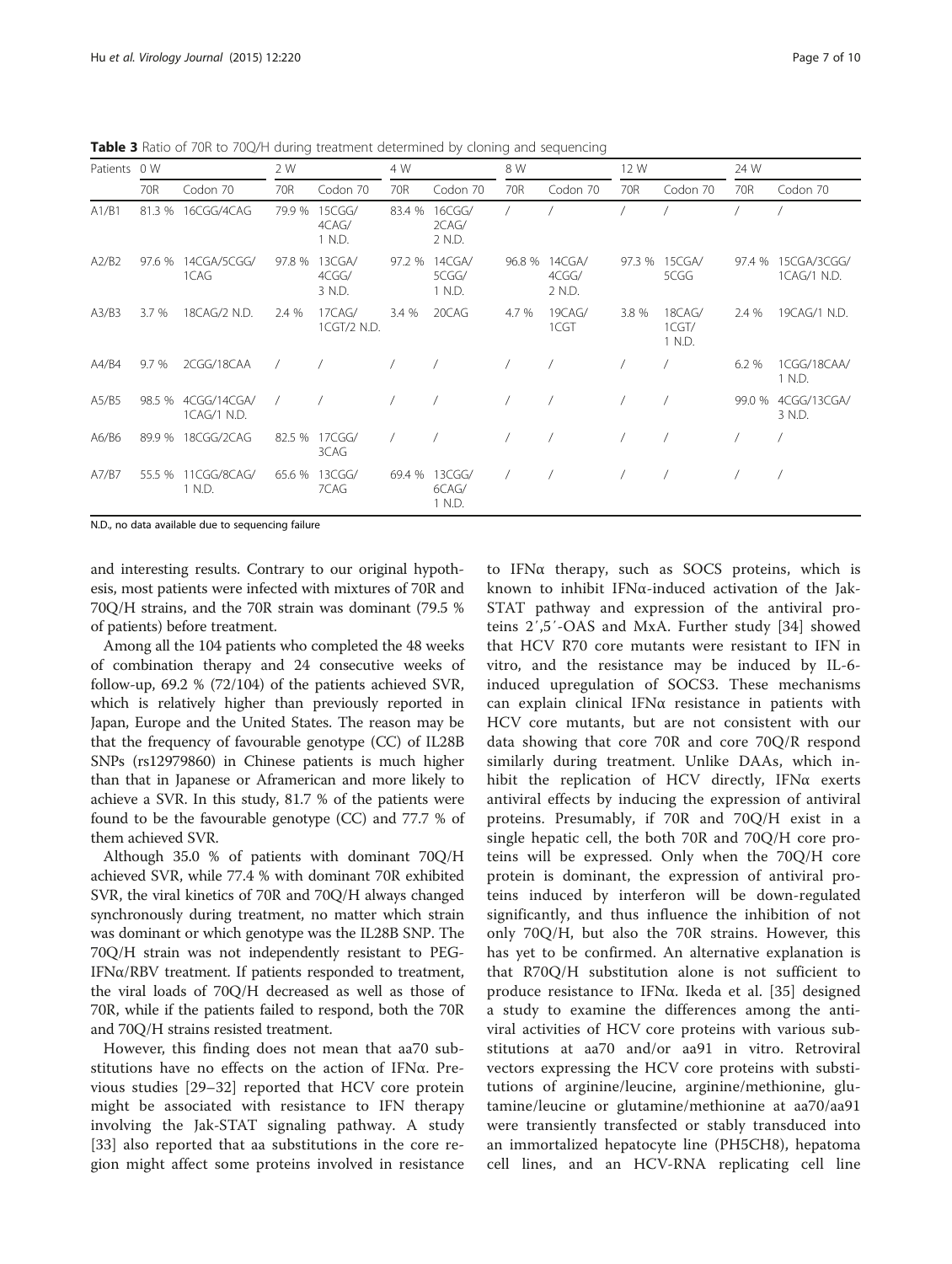(sOR) to evaluate the antiviral responses to IFN-α or IFN- $\alpha$ /RBV. The results showed that the promoter activity levels of IFN-stimulated genes in the transiently transfected cells or the mRNA levels of 2′-5′-oligoadenylate synthetase in the stably transduced PH5CH8 cells were not associated with HCV core aa70 and/or aa91 substitutions during IFNα treatment. Antiviral responses to IFN $\alpha$  or IFN $\alpha$ /RBV treatment were enhanced in sOR cells stably transduced with the HCV core, although there were no differences in antiviral responses among the cells expressing different core types. Furthermore, Hiraga N, et al.[\[36](#page-9-0)] found that core aa70 substitutions did not impaired the infectivity and replication ability of infectious HCV genotype 1b clone HCV-KT9 in human hepatocyte chimeric mice, and the effect of IFN treatment was similar in wild-type and mutant viruses. These results were in agreement with those of our clinical studies. Therefore, the detailed mechanism should be investigated further to clarify the discrepancy between these studies.

In addition, dynamic changes in the proportions of 70R and 70Q/H strains during treatment showed that the ratios of 70Q/H to 70R did not change significantly. Although for several patients, the percentage of 70Q/H increased to a small extent, no changes from inferior strain into the dominant strain were found. As a result, no evidence of positive selection for the core 70Q/H variant induced by PEG-IFNα/RVB treatment was observed in the present study. This disagrees with a previous report investigating the viral factors associated with treatment failure determined by direct and cloning sequencing that indicated that treatment-induced selection occurred in all nonresponsive patients who harbored 70Q quasispecies detectable by cloning [\[37](#page-9-0)]. The discrepancy between these two studies may be associated with the detection methods, ethnic and genetic differences, or some unexplained mechanism.

#### Conclusions

Most Chinese patients with HCV 1b examined in this study were infected with a mixture of 70R and 70Q/H strains before treatment. Assessment of the dynamic changes in the proportion of 70R and 70Q/H strains during PEG-IFNα/RBV therapy showed that 70Q/H had similar response to PEG-IFN/RBV therapy as 70R and indicated that substitution of R70Q/H is not enough to lead to resistance to IFNα. No evidence of positive selection for 70Q/H induced by treatment with PEG-IFNα/ RBV was observed. Furthermore, IL28B SNP genotypes were not associated with the dynamic changes of 70R and 70Q/H strains during PEG-IFNα/RBV therapy. However, the ratio of 70Q/H to 70R and IL28B polymorphism might have an effect on virological response to treatment. Further studies are required to investigate the detailed mechanism of this association.

#### **Methods**

#### Ethics statement

The study protocol conformed to the ethical guidelines of the Declaration of Helsinki and was approved by The Ethical Committee of Beijing Youan Hospital, Capital Medical University. Written informed consent was obtained from each patient participating in this study.

#### Patient population

Between January 2009 and June 2013, 112 Chinese patients with chronic HCV 1b infection were enrolled in this study at Beijing Youan Hospital, Capital Medical University. Patients were prospectively selected based on the following criteria: (1) levels of HCV RNA greater than  $1 \times 10^5$  IU/mL as measured with TaqMan real time PCR (Amplicor, Roche Diagnostic Systems, Shanghai, China); (2) naive to antiviral treatment; (3) free of coinfection with hepatitis B virus or human immunodeficiency virus; (4) free of HCC based on laboratory tests and imaging studies; and (5) free of other causes of liver disease, such as alcoholic liver disease, autoimmune liver disease, drug induced liver injury, hemochromatosis, or Wilson's disease.

All patients enrolled in this study received a standard protocol of 48 weeks of combination therapy with PEG-IFN $\alpha$ -2b (1.5 mg/kg of body weight by subcutaneous injection once per week) plus RBV (600–1200 mg daily, according to body weight) and 24 consecutive weeks of follow-up. All patients underwent HCV RNA testing at weeks 4, 8, 12, 24, and 48 of therapy. Follow-up testing was performed at week 72. When needed, doses of PEG-IFNα-2b and RBV were reduced on an individual basis during treatment to lessen adverse effects, and these dose reductions were performed according to the guidelines for the treatment of hepatitis C in China.

#### Serum samples

Blood samples were obtained at least once within the month before treatment. During combination therapy, blood samples were obtained at weeks 2, 4, 8, 12, and 24. Serum samples were frozen at −80 °C within 4 h of collection and thawed at the time of measurement.

#### Definition of virological responses

Virological responses during therapy were defined based on the results of HCV RNA analysis. Early virological response (EVR) was defined as a more than two log reduction in HCV RNA levels compared to baseline (partial EVR) or as HCV RNA negative at treatment week 12 (complete EVR). Sustained virological response (SVR) was defined as undetectable levels of HCV RNA 24 weeks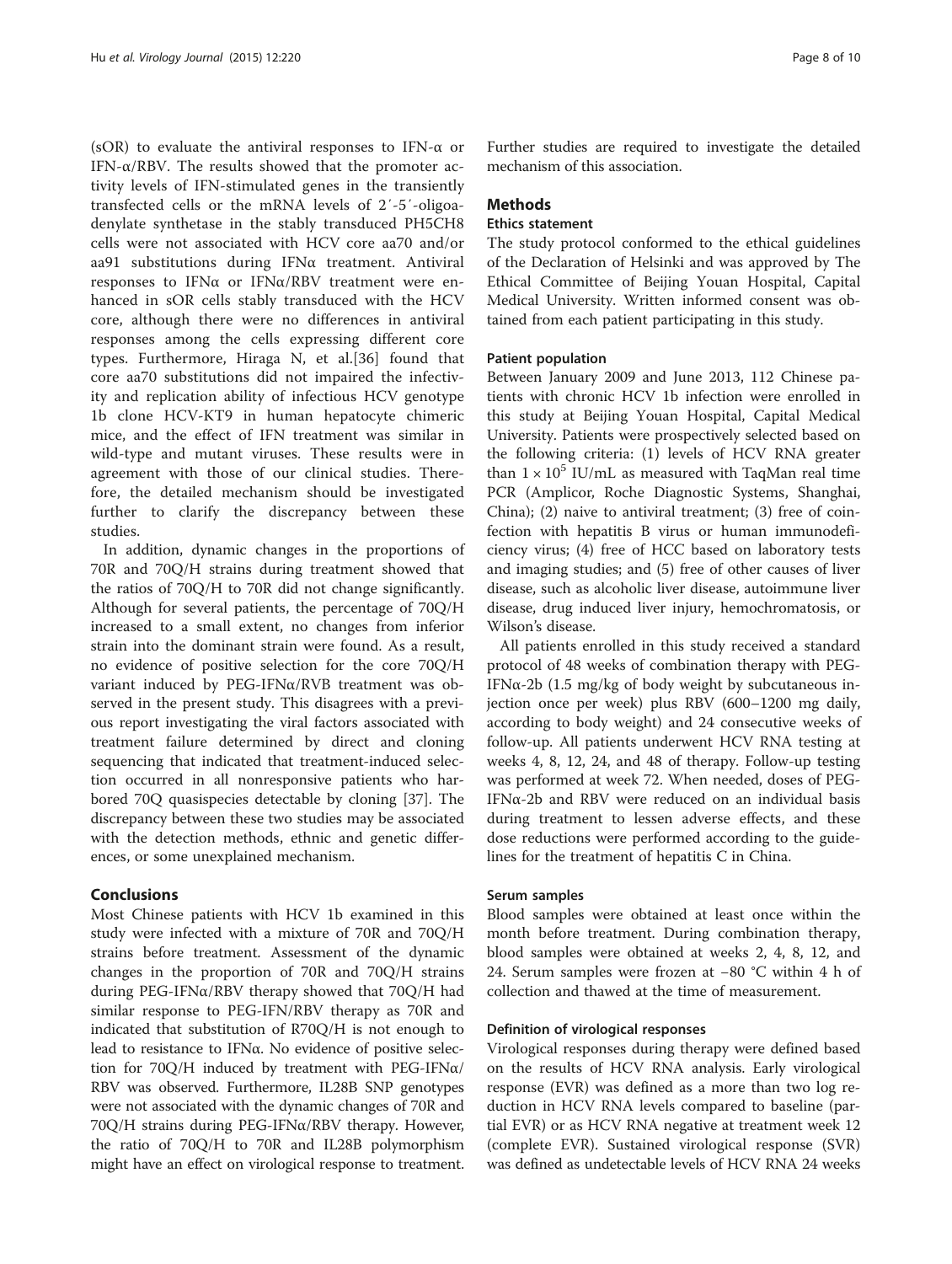after cessation of treatment. Breakthrough was defined as the reappearance of HCV RNA in serum while still on therapy. Relapse was defined as the reappearance of HCV RNA in the serum after therapy was discontinued. Nonvirological response (NVR) was defined as failure to clear HCV RNA from the serum after 24 weeks of therapy.

#### HCV RNA extraction and reverse transcription

HCV RNA was extracted from the serum samples (140 μL) using the QIAamp Viral RNA Mini Kit (Qiagen, Shanghai, China), and cDNA was prepared by reverse transcription with random hexamers using TaqMan Reverse Transcription Reagents (Applied Biosystems). The reaction conditions were 25 °C for 10 min, 42 °C for 40 min, and 95 °C for 5 min.

#### IL28B SNP genotyping

Two IL28B SNPs, rs12979860 and rs8099917 were genotyped for each patient as previously described [\[38](#page-9-0)]. Briefly, human genomic DNA was extracted from peripheral blood cells by a QIAamp DNA Mini Kit (Qiagen). Genotyping of the rs12979860 and rs8099917 was performed using direct sequencing. Nucleic acids were amplified by PCR using specific primers (rs12979860: 5′-ATTCCTGGACGTGGATGGGTAC-3′ and 5′-AGC GCGGAGTGCAATTCA-3′; rs8099917: 5′-TTGTCACT GTTCCTCCTTTTGTTT-3′ and 5′-TGGGAGAATGC AAATGAGAGATA-3′). Amplicons were purified with a QIAquick PCR Purification Kit (Qiagen) after agarose gel electrophoresis and then used for direct sequencing (Beijing AuGCT DNA-SYN Biotechnology Co. Ltd).

#### Quantification of HCV RNA with 70R and 70Q/H

Previously, we developed a TaqMan two-step real time RT-PCR system for the quantification of HCV RNA with 70R and 70Q/H using degenerate TaqMan-minor groove binder (MGB) probes with inosine [[21](#page-9-0)]. According to the proportions of codon 70 types in the HCV 1b gene from genetic databases [\[39\]](#page-9-0), the degenerate probes can be used to detect 99.6 % of patients with HCV 1b. Using this method, 70R and 70Q/H viral RNAs can be quantified and their dynamic responses to PEG-IFNα/RBV therapy assessed.

The detection system used is as follows. Based on the consensus sequence of the HCV 1b core gene identified previously [[39](#page-9-0)], a primer pair was designed based on the conserved regions. Meanwhile, two degenerate TaqMan-MGB probes with inosine (I) were designed to distinguish between the 70R (CGN) and 70Q/H (CAN) codons. Real time PCR was performed in a final volume of 50 μL containing 5 μL of the cDNA reaction mixture, 0.3 μM of each primer, 0.1 μM probes, and 25 μL  $2 \times$ LightCycler® 480 Probes Master Mix (Roche Applied Science, Shanghai, China). Two separate reaction systems

were prepared to detect 70R and 70Q/H, respectively, but the two reactions were carried out simultaneously on the same real time PCR system. The cycle conditions were as follows: an initial denaturation for 10 min at 95 °C, followed by 45 cycles of denaturation for 15 s at 95 °C, and an annealing/extension step for 1 min at 60 °C. All reactions were performed in triplicate on a LightCycler® 480 Real-Time PCR System (Roche Applied Science) and the results were analyzed using LightCycler® 480 Software (Roche Applied Science).

#### Nucleotide sequencing of the HCV core gene

The ratio of 70R and 70Q/H was confirmed by cloning and sequencing some of the patients. Cloning was carried out using TOPO TA Cloning Kits (Invitrogen), according to the manufacturer's protocol. PCR was performed using 5′-TCGTGGAAGGCGACAACC-3′ and 5′-GCCGACGAGCGGAATGT-3′ as the sense and antisense primers, respectively. A total of 20 colonies for each sample were selected at random and sequenced (Beijing AuGCT DNA-SYN Biotechnology Co., Ltd).

#### Statistical Analysis

The one-sample Kolmogorov-Smirnov test was used to test the normality of the baseline clinical data. The relationship between the dominant strain and the virological response was analyzed by Chi-square tests and Fisher's exact probability test with a 4-fold table. A P-value of <0.05 was considered statistically significant. Statistical analyses were performed using SPSS software (SPSS Inc., Chicago, IL).

#### Abbreviations

aa: amino acid; ALT: alanine aminotransferase; AST: aspartate aminotransferase; DAAs: direct-acting antivirals; EVR: early virological response; HBV: hepatitis B virus; HCC: hepatocellular carcinoma; HCV: hepatitis C virus; IL28B SNPs: interleukin 28B single nucleotide polymorphisms; MGB: minor groove binder; NVR: non-virological response; PEG-IFN: pegylated interferon; PT: prothrombin time; RBV: ribavirin; SVR: sustained virological response.

#### Competing interests

The authors declare that they have no competing interests.

#### Authors' contributions

Conceived and designed the experiments: HZJ JRH. Performed the experiments: LY QLX FZP NW LS. Analyzed the data: HZJ JRH. Contributed reagents/materials/analysis tools: LY QLX. Wrote the paper: HZJ JRH. All authors read and approved the final manuscript.

#### Acknowledgements

The study was supported by Beijing outstanding talents training funds, China (2010D003034000009); Foundation-clinical research cooperation projects from Capital Medical University, China (1000172053-11JL61); Youan liver diseases & AIDS funds, China (BJYAH-2011-073; YNKT20160016); Special project of capital clinical characteristic application research, China (Z121107001012086); and China foundation for hepatitis prevention and control (TQGB20140052). The funders had no role in study design, data collection and analysis, decision to publish, or preparation of the manuscript.